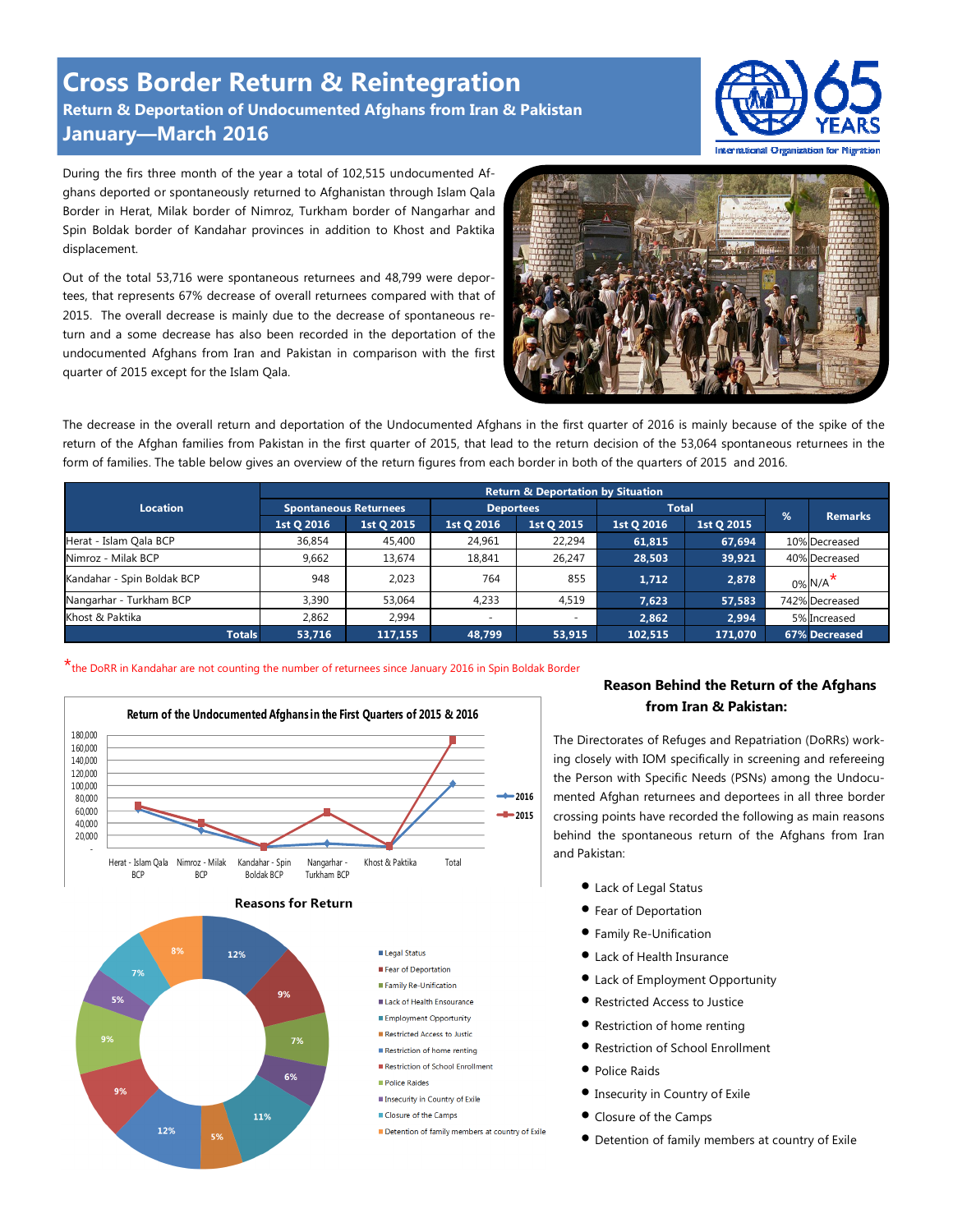# **Post-Arrival Humanitarian Assistance to Undocumented Afghans From Iran & Pakistan**

During the first quarter of 2016 (Jan-Mar), a total of 11,528 vulnerable undocumented Afghans were assisted under the Post-arrival humanitarian assistance in Herat, Nimroz, Nangarhar and Khost Province, this forms 11% of the overall return and deportation of the undocumented Afghans from Iran & Pakistan.

Out of total assisted 5,610 were deportees, both families and individuals, similarly 5,918 were spontaneous returnees mainly in families from Pakistan. The table below gives the highlight of the assisted Afghan returnees against the overall return and Deportation.

|                            | <b>Total Assisted</b> |               |              |                  |                |           |               | <b>Overall Return &amp; Deportation</b> |               |       |
|----------------------------|-----------------------|---------------|--------------|------------------|----------------|-----------|---------------|-----------------------------------------|---------------|-------|
| <b>Return By Situation</b> | Iran                  |               | <b>Total</b> | <b>Pakistan</b>  |                | Total (A) |               | <b>Pakistan</b>                         | Total (B)     |       |
| January - March 2016       | <b>Herat</b>          | <b>Nimroz</b> |              | <b>Nangarhar</b> | <b>Khost</b>   |           | <b>Iran</b>   |                                         |               | B/A   |
|                            | Person                | <b>Person</b> | Person       | <b>Person</b>    | Person         | Person    | <b>Person</b> | Person                                  | <b>Person</b> |       |
| <b>Deported Families</b>   | 1,236                 | 828           | 2.064        | 5.               | 0              | 2.069     | 3,108         | 5.                                      | 3,113         | 66%   |
| Deported Individuals       | 1.505                 | 1.369         | 2.874        | 667              | 0              | 3.541     | 40.694        | 4.992                                   | 45.686        | 8%    |
| <b>UAMs</b>                | 907                   | 560           | 1,467        | $\mathbf{2}$     | $\bf{0}$       | 1,469     |               |                                         |               | 3.2%  |
| Deported DCs               | 0                     | 0             | $\bf{0}$     | 0                | 0              | $\bf{0}$  | 0             | 0                                       | $\Omega$      | 0%    |
| <b>Sub-Total</b>           | 2.741                 | 2.197         | 4,938        | 672              | $\overline{0}$ | 5,610     | 43,802        | 4,997                                   | 48,799        | 11%   |
| Spontaneous Families       | 107                   | 130           | 237          | 2.650            | 2,862          | 5,749     | 1.804         | 7,200                                   | 9,004         | 64%   |
| Spontaneous Individuals    | 46                    | 123           | 169          | 0                | 0              | 169       | 44,712        | $\bf{0}$                                | 44,712        | 0.4%  |
| <b>Sub-Total</b>           | 153                   | 253           | 406          | 2.650            | 2.862          | 5,918     | 46.516        | 7,200                                   | 53,716        | 11%   |
| <b>Grand Total</b>         | 2,894                 | 2,450         | 5,344        | 3,322            | 2,862          | 11,528    | 90,318        | 12,197                                  | 102,515       | 11.2% |

#### **Services Provided**

IOM through its Cross Border Return & Reintegration (CBRR) Programme provided the following services to the undocumented Afghan returnees from Iran and Pakistan:

- ♦ Initial screening and referral of identified beneficiaries at each border crossing point by the Directorate of Refugees and Repatriation (DoRR). First meal at the border reception facility;
- ♦ Issuance of registration cards (IOM Beneficiary Cards);
- Transportation from the border to a Transit Centre (TC);
- ♦ Registration of beneficiaries in the IOM database (launched in December 2012);
- ♦ Provision of non-food item (NFI) kits to families in need;
- One-time distribution of WFP food packages to families in need;
- ♦ Provision of overnight accommodation before departure from the Transit Centre with meals, sanitation facilities and basic medical services;
- ♦ Health screening: especially to find suspicious cases of Tuberculosis (TB) and/or referral to nearby medical institutions;
- ♦ Transportation cash grant to the beneficiaries who could arrange their travel from the Transit Centre to their final destination;
- ♦ Special transportation arrangements for the medical cases, special cases (dead bodies) via road or air depending on the criticality of PSN cases;
- Family tracing and family re-unification for the unaccompanied minors, single female cases and unaccompanied elderly;
- ♦ Referral of the PSN cases such as Medical Cases, Single Female Cases, Mentally Ill cases or others to organizations for further support and protection assistance.



## **Assisted Person with Specific Needs (PSNs)**

During the reporting period IOM was able assist 11,528 undocumented Afghans returnees from Iran and Pakistan using the PSNs criteria and provided with the above services, the table below shows the breakdown of the PSNs assisted in each bordering provinces:

| <b>Persons in Specific Needs (PSNs)</b><br><b>Categories</b> | <b>Herat</b> | <b>Nimroz</b> | Nangarhar      | <b>Khost</b> | <b>Total</b> |
|--------------------------------------------------------------|--------------|---------------|----------------|--------------|--------------|
| <b>UAM: Unaccompanied Minors</b>                             | 907          | 560           | $\overline{2}$ | $\Omega$     | 1,469        |
| <b>MC: Medical Cases</b>                                     | 262          | 151           | 1              | $\Omega$     | 414          |
| DA: Drug Addicts                                             | 65           | 25            | 0              | 0            | 90           |
| UE: Unaccompanied Elderly                                    | 61           | 69            | $\Omega$       | $\Omega$     | 130          |
| SC: Special Cases                                            | 285          | 620           | 663            | $\Omega$     | 1,568        |
| PD: Physically Disabled                                      | 28           | 28            | 0              | 0            | 56           |
| SF: Single Females                                           | 16           | 2             | 0              | $\Omega$     | 18           |
| CI: Chronically Ill                                          | $\mathbf 0$  | 29            | 0              | 0            | 29           |
| MI: Mentally Ill or Traumatized                              | 5            | 8             | 1              | $\Omega$     | 14           |
| SP: Single Parents                                           | $\Omega$     | 17            | 601            | $\Omega$     | 618          |
| <b>PF: Poor Families</b>                                     | 107          | 113           | 2,049          | 2,862        | 5,131        |
| DF: Deported Families                                        | 1,158        | 828           | 5              | $\Omega$     | 1,991        |
| DDC: Deported Document Claimant                              | $\mathbf 0$  | 0             | $\mathbf 0$    | 0            | 0            |
| <b>Total</b>                                                 | 2.894        | 2,450         | 3,322          | 2,862        | 11,528       |